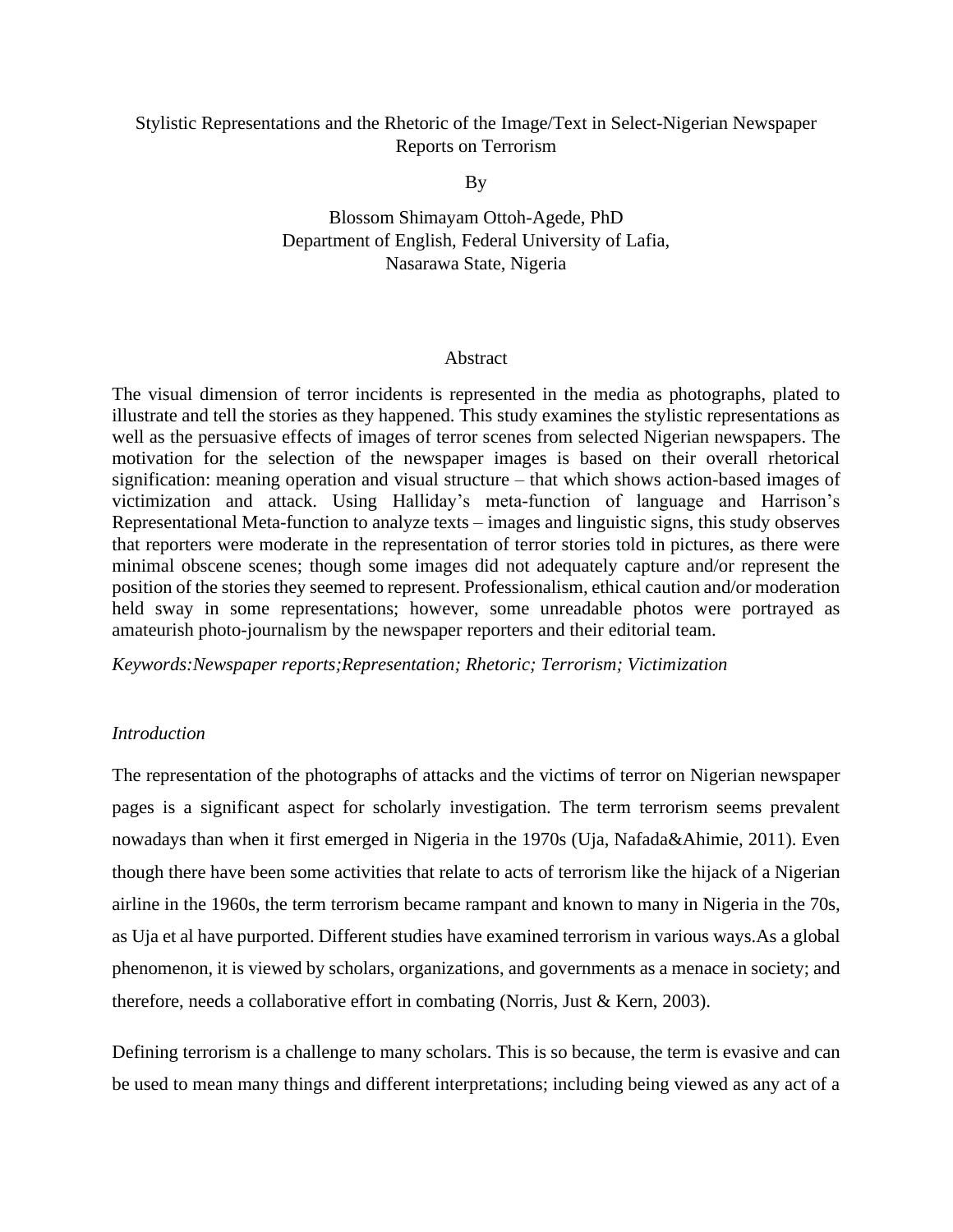member of the opposition group or left winged extremists who is standing on an opposing view with the power that be, as in the saying "one man's terrorist is another man's freedom fighter". Jenkins (2003) has opined that terrorism is socially constructed and it is usually difficult to define. There are different motivations to the causes of terrorism. One of the driving forces is the ideology the group holds; this usually results in destruction of lives and properties. This is because, for the terrorist organization, attacks must be impactful − the reason suicide bombers or explosives are usually targeted at crowded areas – places where people cluster: market places, places of worship (churches and mosques), schools, motor parks, and any location that attracts a gathering of humans or human activities.

The recent upsurge in terrorist activities has given the media some impetus to engage the public in reporting terror events. Terrorists, on the other hand, in a bid to implement their heinous agenda, leverage on the operations of the media toagainsome aggrandisement. Diverse studies from scholars such as Nacos (2002; 2006), Rohner and Frey (2006) and Bilgen (2012) have also revealed the synergy that exists between the media generally and terrorist groups. Nacos (2002), for example, calls this relationship a dangerous symbiosis. For Umuerri and Galadima (2012), since the media wields so much power in society as to determining people's attitudes and reshaping same, it is thus expected that the media demonstrates some form of fair coverage on national security and terrorism in Nigeria (Ottoh, 2019).

#### *Literature Review*

#### *Terrorism*

There are a number of definitions to the term, terrorism. Some scholars view it as the mass murder of innocent civilians by highly organized killers for political or social purposes such as in the former Soviet Union where 62million victims were recorded; The People's Republic of China, 35million victims and the Nazi Germany, 21million victims, all considered as the bloodiest terrorist incidents so far in human history (Ellis & Walsh, 2000:501; Anderson & Taylor, 2005). Hawthorne (2012) contends that terrorism is a type of war, which he calls a-small-scale-war. With the way "new terrorism" is operated, it is difficult to corroborate Hawthorne's description of terrorism "as a-small-scale-war"; since the terrorists' tact and strategies have taken a different turn, in recent times. While some have argued that terrorism is motivated by religion, Duyvesteyn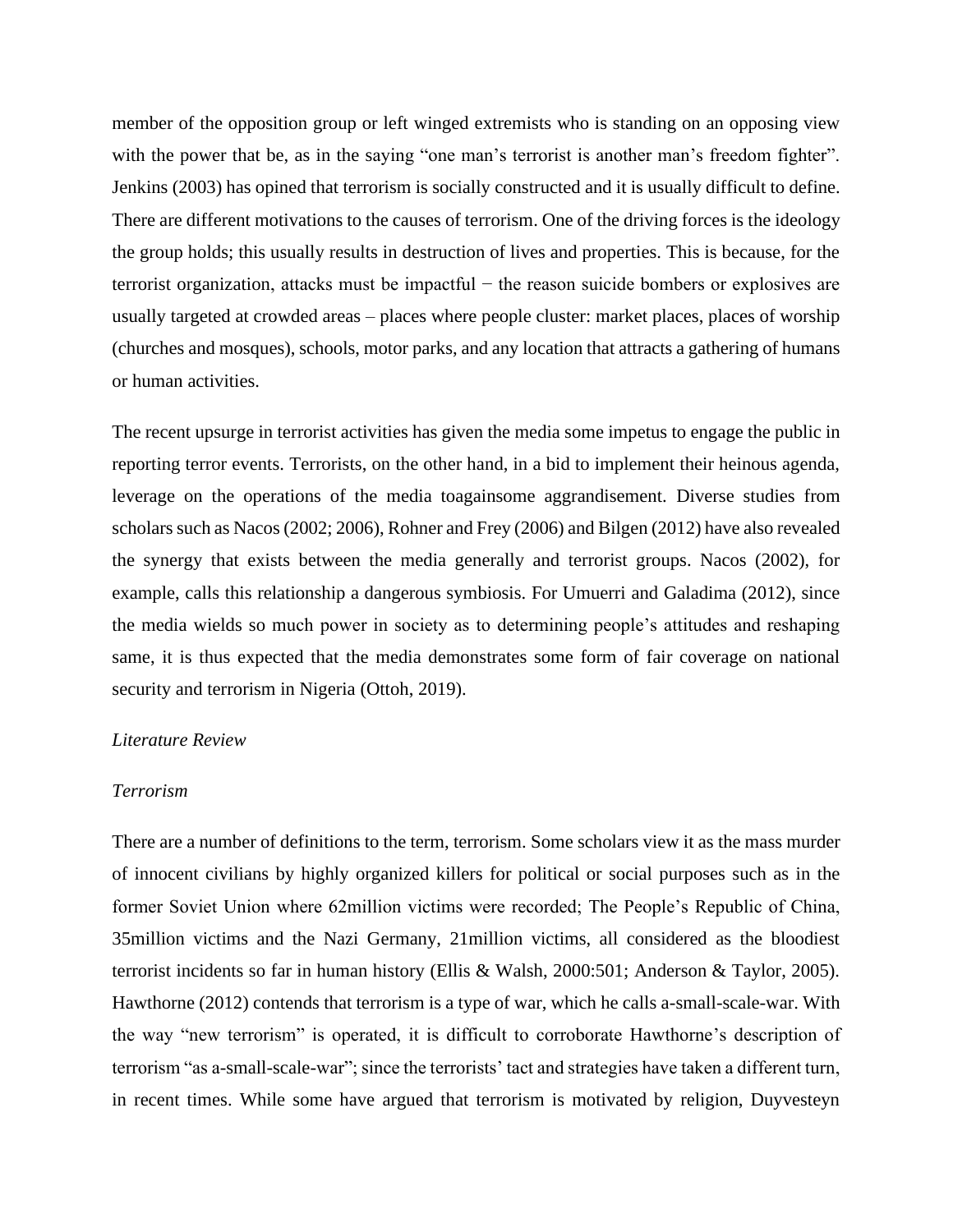(2004) sees it as a political rhetoric; a label used by the government to forestall attacks on them. It means that terrorism could just be a label by government on left-winged extremists. In addition, terrorism could be a political "game" that the government uses against the governed who will run to them as saviors.

Criminologists like Ellis and Walsh (2000) consider terrorism an act of intimidation of innocents. For Ellis and Walsh (2000), although terrorism has a long history, there was a dramatic upturn in its activities in the 1960s. They also posit that terrorism is as old as the human discovery that people can be influenced by intimidation (p.501); intimidation through the use of language or pictures or other signs that can be interpreted as coercing. The acts of terror and people who perpetrate them seem to have rational motives which Ellis and Walsh (2000), believe are rooted in history and politics. From a historical point of view, Ellis and Walsh (2000, p.502) claim that terrorist activities have been associated with an earliest terrorist group, a Jewish nationalist and/or religious sect called *Sicarii*.

According to Ellis and Walsh (2000), the *Sicarii* group who was called the first century terrorist organization operated against the occupation of Roman forces around 70 A.D., using savage methods that are deadly against Roman and the Jews too. Ellis and Walsh (2000) maintain that the *Sicarii* were extremists among the Zealots who resisted Roman rule and later became terrorists and assassins. The *Sicarii,* in a bid to resist Roman oppression, went about public places with daggers to kill as many people who sympathized with Rome. The *Sicarii* group was seen as the earliest terrorists who heavily opposed the Romans' occupation of Judea.

In Nigeria, Uja, Nafada andAhimie (2011:2) trace the origin of terrorism to the 1970s. Since then, there have been different terrorist attempts by different groups;but the Boko Haram group seems to stand out in their activities. The history of Boko Haram has diverse assumptions as different scholars have perceived it. One of such speculations in Uja, Nafada and Ahimie, (2011:2) is that the Boko Haram uprising began in 1995 as *Sahaba* with Mallam Abubakar Lawan. Mallam Abubakar Lawan studied at the University of Medina, Saudi Arabia. However, before 1995, there were some religious unrest in Nigeria beginning with the *Al-Masifu,* loyalists and followers of Alhaji Muhammed MarwaMaitasine who in the 1980s had held Kano and its environs to hostage. This led to the burning of eight Churches in October, 1982 (Ottoh-Agede & Agede, 2016).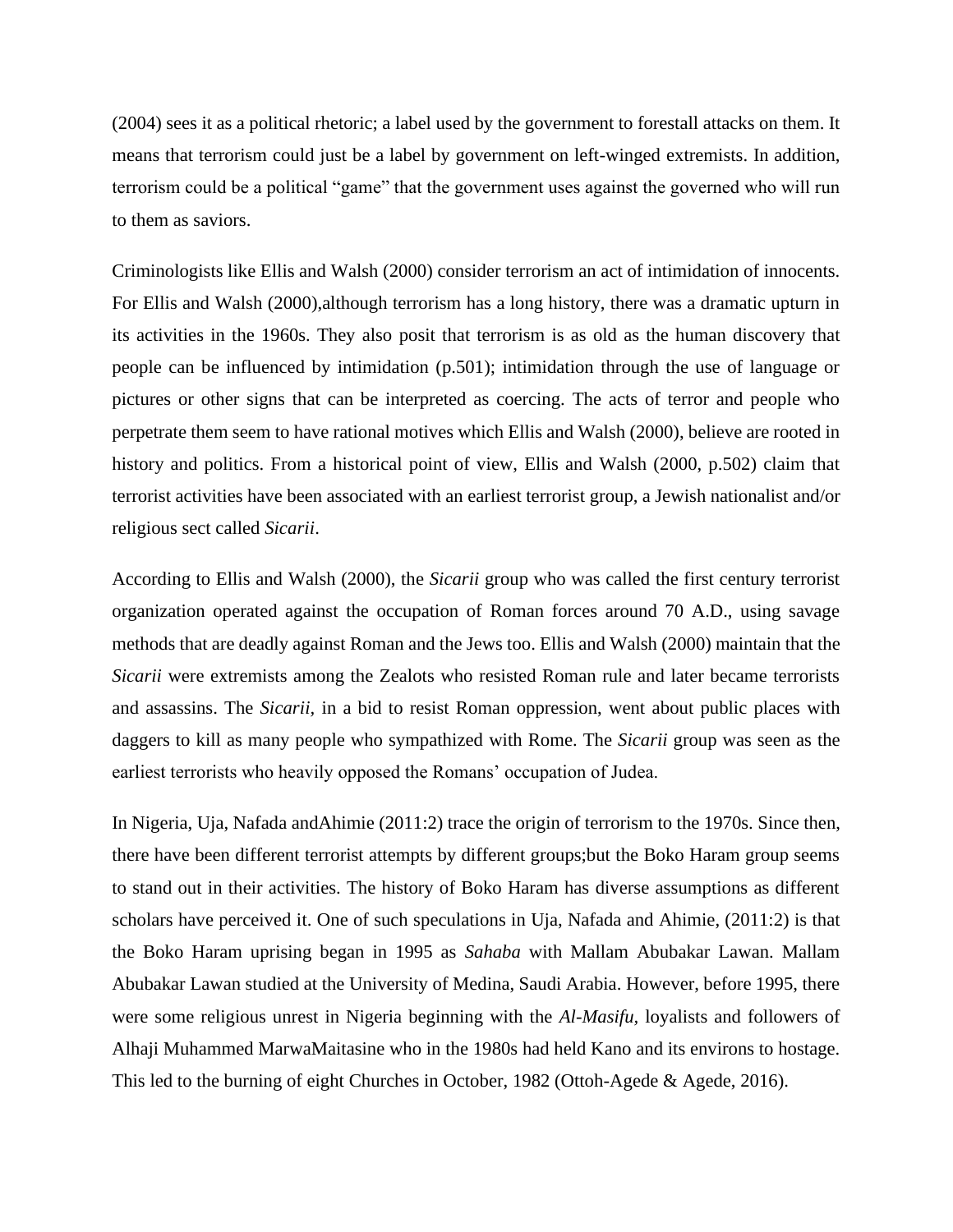Maitasine who took advantage of the economic and political decay in Nigeria then became the leader of the Islamic group, and allegedly combinedIslam with sorcery. His ambition to extol and enthrone Islamic laws gave room for more radical Islamists and this appeared to his followers to be a divine legitimacy. For Maitasine, western influences must be rejected by true Muslims. He said that a true leader must be spiritual in the Islamic sense (Ottoh-Agede & Agede, 2016:26-28).

Other terrorist groups have come up after Maitesine; and Sheik Mahmoud Gumi was one those who in the 1980s agitated and taught the ideology that a Muslim should not accept to have a non-Muslim as a leader. Gumi proposed for Nigeria to be an Islamic state. In his teachings, Gumi said that Muslims are not to have any relationship with non-Muslim, whom he referred to as "infidels". Another of this kind was the *Jama'atuAhlisSunna Lidda'awatiwal-Jihad*, which translates, "people committed to the propagation of Islamic traditions and jihad", a movement started by Mallam Mohammed Yusuf in Maiduguri, northeast, Nigeria (Uja, Nafada&Ahimie, 2011; Ottoh-Agede & Agede, 2016). From the foregoing caveat, Boko Haram, is an offshoot of these sects as their ideologies point to the same cause. Gumi and Maitasine are both precursor groups to Boko Haram.

#### *Roland Barthes' Rhetoric of the Image*

Rhetoric is an art of persuasion used in spoken, written and any other visual discourse to influence audiences' perception and attitude. As an art of persuasion, rhetoric induces style; and permits a writer or speaker and/or a visual artist and photographer to adopt the style that privileges what s/he is set out to do (Ottoh, 2019). Style is one's peculiar way of doing things. And, stylistics is the study of style. The study of rhetoric is as important to style as stylistics is to rhetoric.

In "The rhetoric of the image", Barthes (1964), argues that no picture contains information in itself or that a picture contains so much contradictory information that it takes a verbal message to fix its meaning. Schaeffer (1987), on the other hand, refutes Barthes' position and avers that neither art photography nor scientific photograph requires linguistic determinism, even though Schaeffer (1987) later agrees that the accompaniment of the linguistic sign can only add to a more "realistic" interpretation of the photograph, he also believes that the photograph alone are meaning-sufficient, that is to say, photographs have significant meanings embedded in them, and that the accompaniment of a linguistic text can only result in tautology. For this reason, Schaeffer claims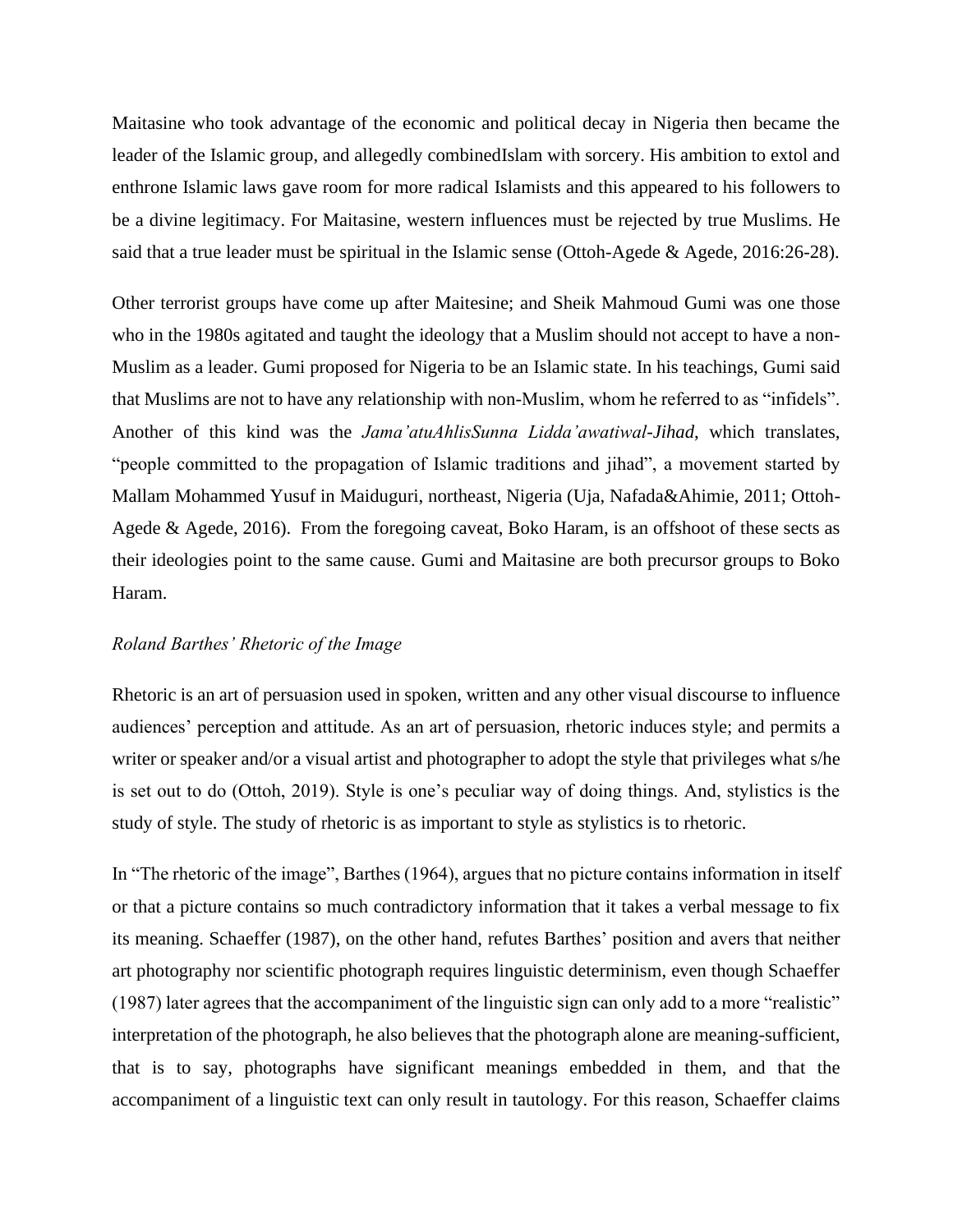that most images are meaning entrenched and may not need any addition of the linguistic sign for the reader to derive meaning.

Visuals are important in representing meaning. They are often used by advertisers to bait or entice their audience. Harrison (2003:28) avers that "visuals persuade readers about messages". This is the reason most product promoters would employ graphic designs of images to sell or promote their brands. Good advertisers or product promoters usually employ catchy images and/or visuals that the reading/viewing audience can interpret and derive meaning from. This can be applied to the way language, whether linguistic or non-linguistic is deployed for the reader. Therefore, a little carelessness in the use of language whether in news reports or for advertorial can wreak a whole nation, and/or misguide a society (Ottoh, 2019).

Visual Rhetoric (VR, hereafter) has now become a subfield in anthropology, literary studies, art theory, psychology, graphic design, communication and media studies, marketing, and culture studies. Scholars in these fields believe that images work less through cognition and more through effect, emotion, and embodiment – that is, images are processed through feeling before they are understood at a cognitive level (Danesi, 2017). VR became influential after the publication of these three works: Barthes' (1964) "The rhetoric of the image", Arnheim's (1969) *Visualthinking*, and Berger's (1972) *Ways of seeing*. These texts argue in different ways that visual images convey as much information as the verbal texts, if not even more (Ottoh, 2019).

In Barthes' (1964) article, the context of an image is investigated in two ways: how an image makes meaning and where interpretation stops, and if there is anything beyond the meaning. Barthes categorized the meaning of an image into three: The **linguistic message**, the **coded(connotative) iconic message** and the **non-coded (denotative) iconic message**. The linguistic message is characterized by the linguistic signs encoded as captions and labels that accompany press articles, comic strips, film dialogue, among others. The linguistic message functions either as **anchorage** (that which is prone to multiple meanings; directs the reader to the signified of the image) or **relay** (texts that complement one another; commonly found in press photographs and film).

In the coded iconic message, meaning is basically derived from the image by inferences from the reader`s cultural background knowledge (CBK) of the image. The context is evoked by what is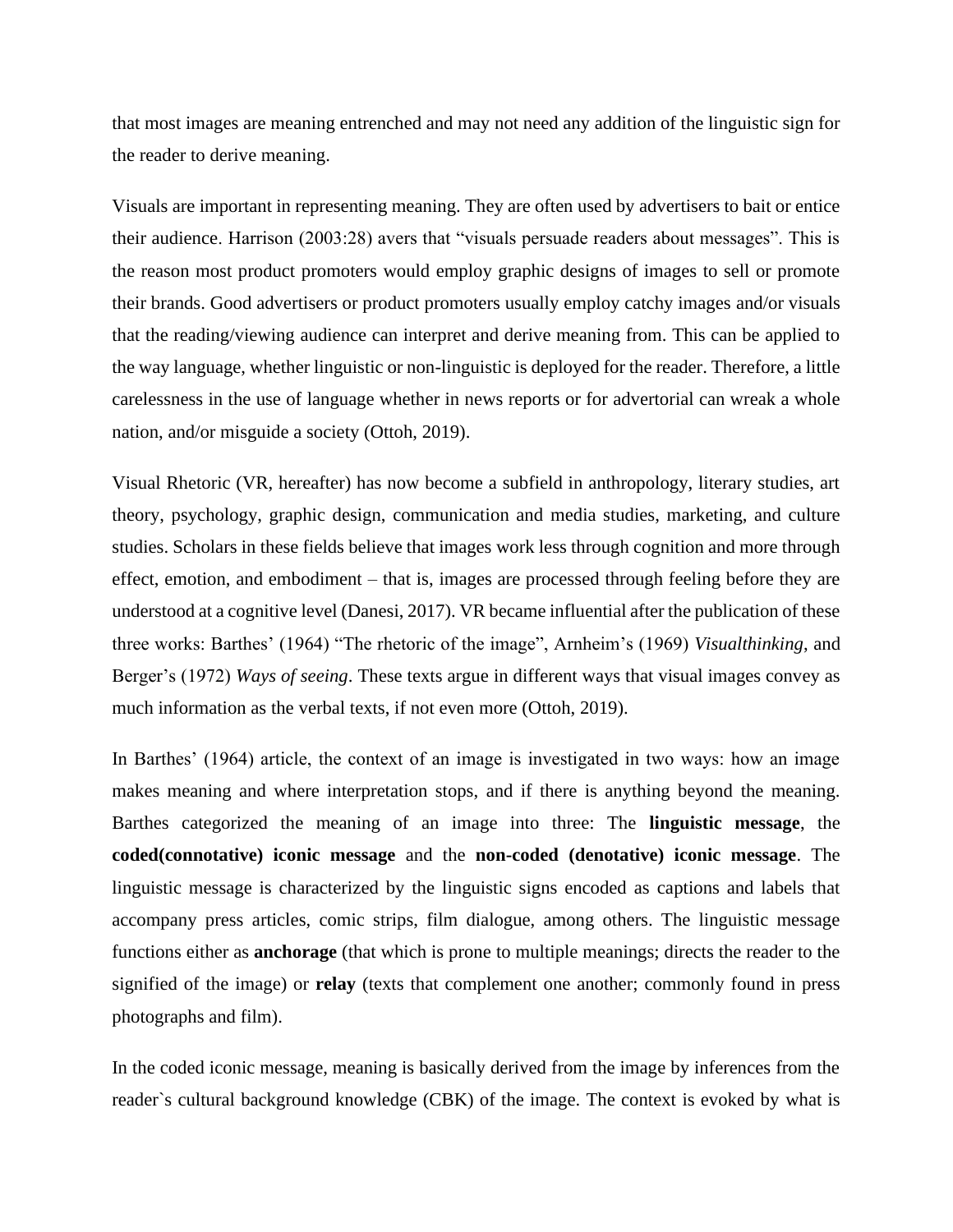shared between the reader and the image. Here, the image reader has to connect with the image making-allusions to shared background information (SBI) or context. The non-coded iconic message is encapsulated in the scenes and RPs, also, the relationship that exists between the signified and its direct analogical representation. According to Lunsford and Ruszkiewicz (2004:8- 9):

Today, images crowd in from all directions, not only from television, video, film and the web, but from traditional print texts as well− from the graphs and charts in a financial report to the daily newspaper to the textbook you hold in your hand. ...these images carry part or most of the messages readers are intended to receive. As a result, critical readers pay attention to the visuals in any text they read, understanding that these have a significant impact on how readers interpret and respond to those texts. If a picture is sometimes worth a thousand words, it pays to spend some time thinking about what makes that picture so valuable.

Photos tell stories like every other narrative. Photographic communication has emerged in recent years as an important mode of mass communication and certain scholars such as Nwankpa(2014:22) posit that "picturization of photos on the print pages or any other media makes us eyewitness of the events as they happen and force us to realize with a power never before contemplated the strife and life, the hope and despair, the humanity and inhumanity of the world in which we find ourselves". It is obvious from everyday practice that "pictures make the abstract concrete and humanize distant events and disaster" (Friend, Challenger and McAdams, 2000:448- 9). This study agrees with Harrison's (2003) position that an image is not the result of a singular, isolated, creative activity, but is itself a social process where its meaning is negotiated between the producer/author and the viewer or the analyst, reflecting their individual socio-cultural and political beliefs, ethos or philosophies and attitudes (p.47).

#### *Meaning and Representation of Terror Images in the Reports*

The act of presenting events in a more concrete way makes people say that photo is one way of making people see things the way they happen in spite of the distance or place. In fact, in this study, photos represent acts, such as disasters, whether terrorist or not, that people did not witness first hand. Photographs speak a universal language as most cultures can read similar meanings to them (Pisarek, 1983; Sonesson, 1989; Tuman, 2003).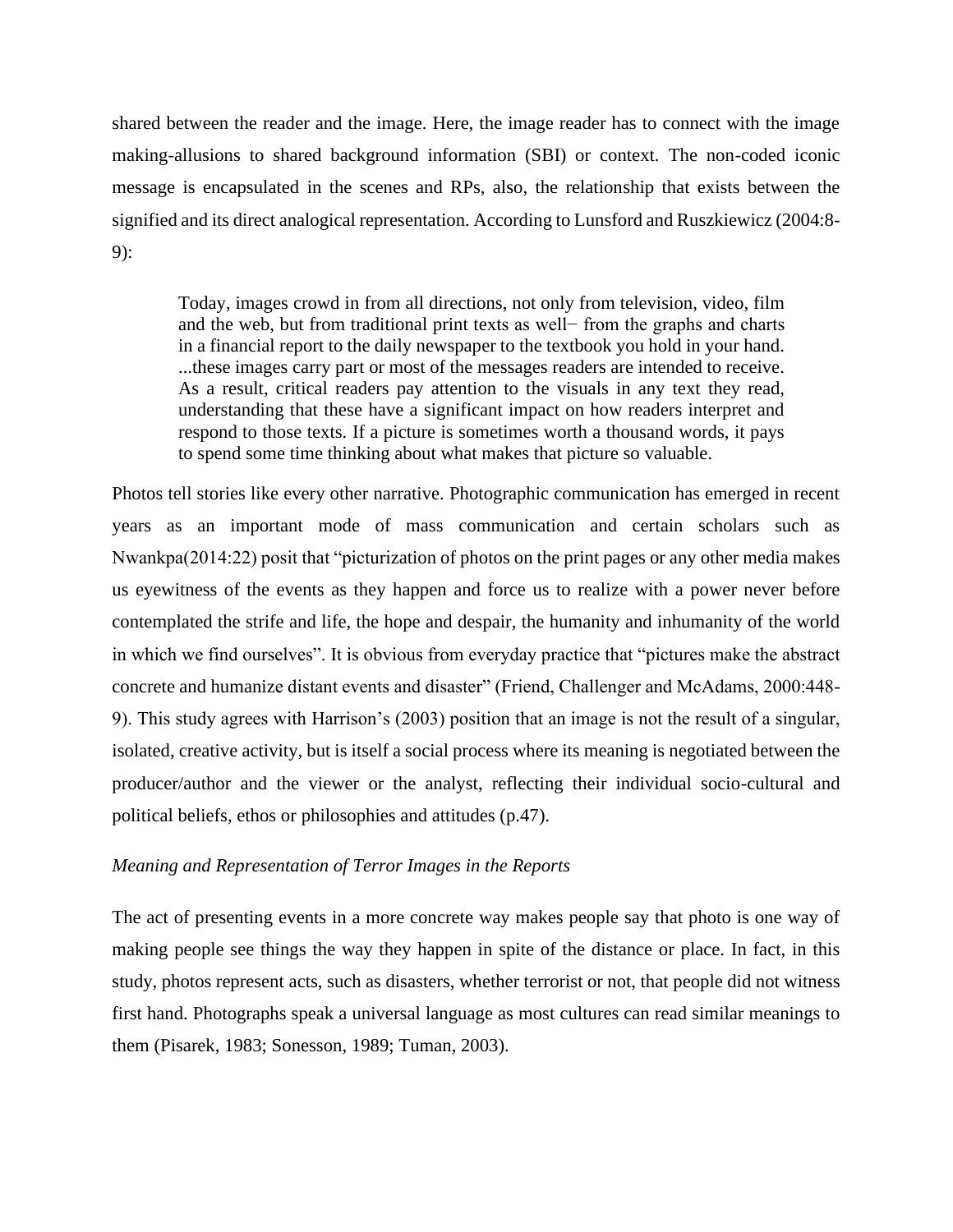Photographs have the tendency to attract attention, arouse curiosity in the viewer and manipulate emotions in them (Sturken, 1998). Some of these emotions may be those that represent goodly emotions as laughter, for a photo that caricaturizes, and fear for that which is horrifying, hideous, dreadful, gruesome, and/or shocking.Parsa, in his abstract, posits that many people today "live in a visually intensive society and a world of spectacular and exciting images. They are bombarded with an orderly and continuous stream of visual stimulation from all manner of media every day. They see mediated images more often than they read words". He concludes by saying "images sell everything". The next segment looks at the types of rhetoric and their relevance in communication (Ottoh, 2019).

In reading an image, Kress and van Leeuwen (1996) suggest that the analyst should be able to answer these questions: (i) Who are the represented participants (RPs) of the image? and (ii) What is the image about? To answer the above important questions, this study deploys Harrison's (2003) representation category which interrogates the structure and processes of the image alongside Halliday's meta-function of language as captured in Systemic Functional Linguistic (SFL).

#### **Theoretical Approaches**

#### *Halliday's Meta-functions of language and Harrison's Meta-functions of the Image*

Representation is a symbolic offer, a clone and/or semblance which can also be seen as a stand-in of something or somebody. The ideational function of language explores how reality is represented, alongside the other functions such as the interpersonal (which shows the relationship that exists between a text and a text reader), and the textual (which deals with the inner workings of the text in terms of coherence, reference to the real world and other rhetorical practices within the text). The focus here is mainly on the ideational function whose emphasis is on the representation of reality in the text – how readers are able to relate or make sense of a text with some form of shared background knowledge (SBK) or shared background information (SBI) as the case may be. These two concepts are sometimes used interchangeably to mean the same thing; where someone is aware or is familiar with events within the text (context) with inferences from other texts (co-text). The represented participants are not strange materials to the reader. Therefore, the study, using Hallidayan ideational function explores the stylistic aspect of representing ideas in image and the linguistic signs that accompany the image in the selected newspaper reports.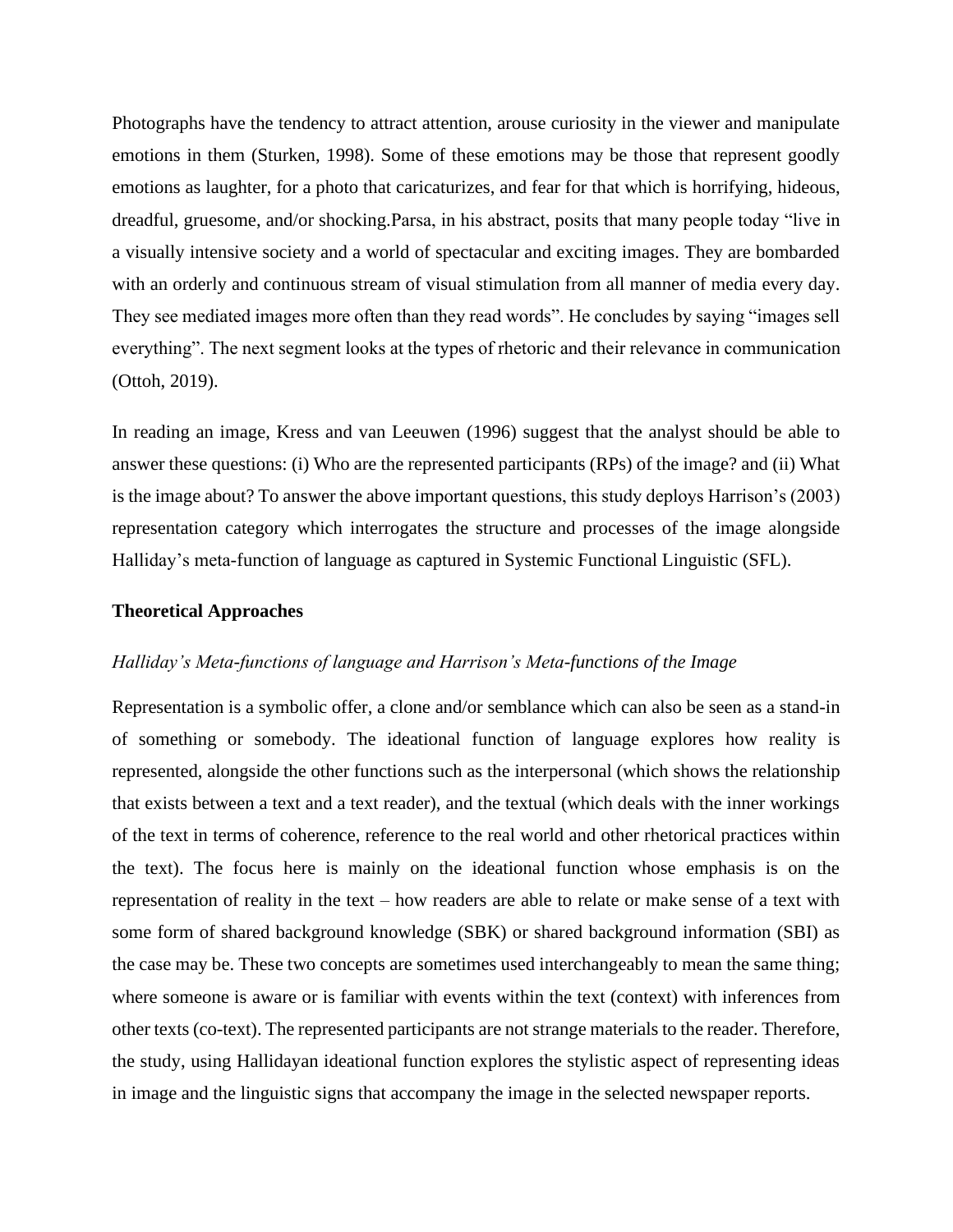To buttress and/or reinforce Halliday's framework, the study added insights from Harrison's (2003) Representational Meta-function which examinesstructures as narratives − a process where images tell stories by allowing viewers infer or produce meanings about the represented participants (hereafter, RP). RPs tend to be grouped together to present viewers with the "concept" of who or what they represent, while Processes, on the other hand, include, (1) the action that the image takes, (2) the reactional function which is the *semiosis*, that interaction between RPs, (3) classificatory function, where RPs are grouped into kinds and class, for example, advertisements for beauty products often have classificatory images such as group of models, (4) analytical function, where RPs are portrayed in "parts and wholes" structure, the whole becomes the Carrier (vector) on which the parts called Attributes are entrenched or subsumed, (5) symbolic function: symbolism is one of Pierce's categorization and some scholars believe that the frameworks: icon, index and symbols are somewhat insufficient or inadequate for analyzing images. See the following schema:

# Fig.1: **ModifiedRepresentational Meta-Function Schema (adopted from Ottoh-Agede, forthcoming)**

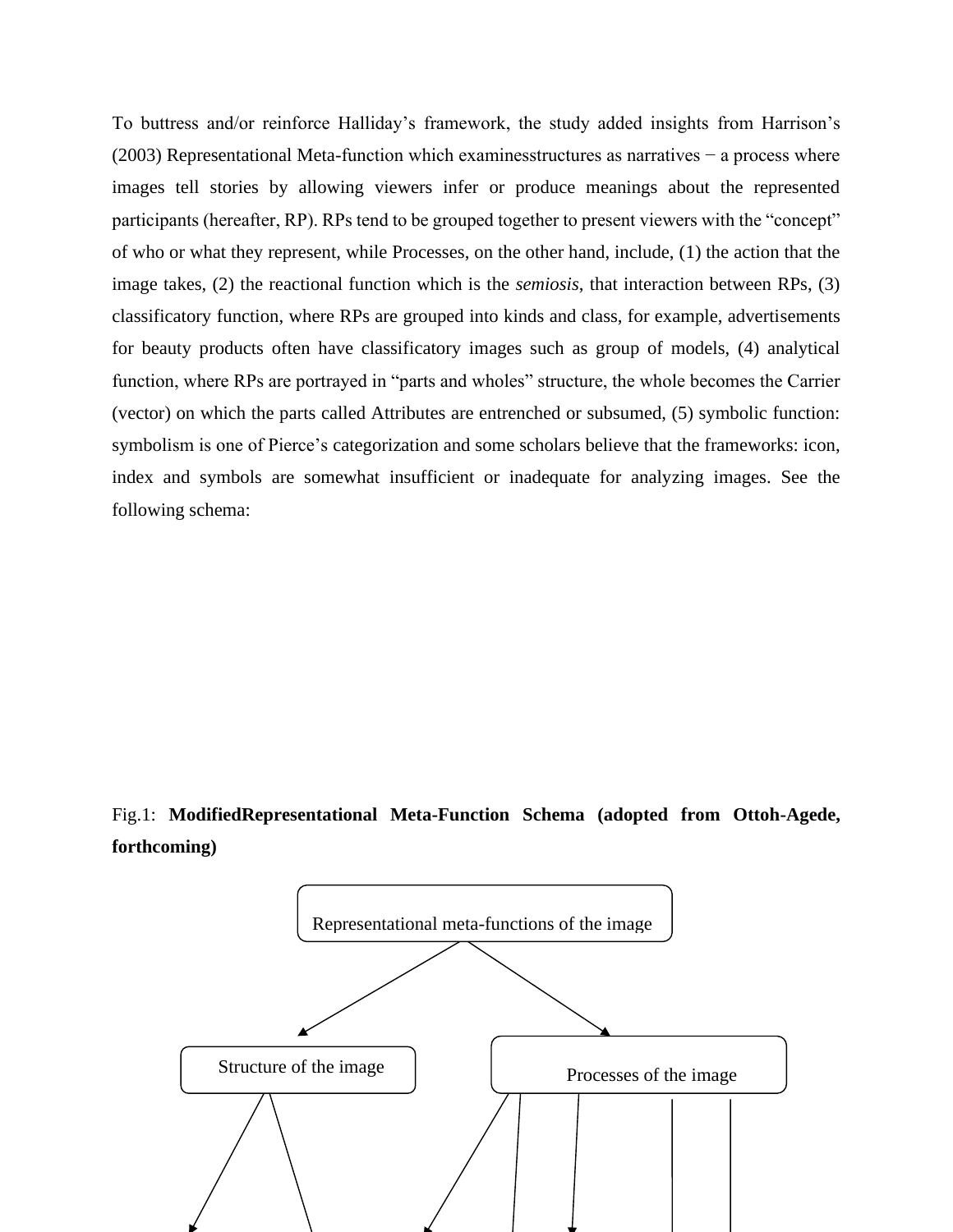

For the purpose of this paper, RPs are analyzed for what they "mean". For instance, the images of terror attacks on newspaper pages are analytical, reactional, symbolic and full of action. Therefore, the following questions are useful in doing a representational meta-function analysis:

- i. Who are the RPs in the image?
- ii. Are there any vectors in the image that indicate action? If so, what kind of story does this action tell?
- iii. If there are no vectors, what is the image trying to tell us in terms of social/cultural concepts?
- iv. What types of conventional thinking do different objects evoke in viewers?
- v. Is the image a complex one with more than one process embedded within it? If so, how do these embedded processes add to viewer`s overall understanding of the image? (Harrison, 2003:52 in Ottoh-Agede, forthcoming).

### **Methodology**

This study is a multimodal endeavor based on stylistics and rhetoric, and therefore views both written and image texts as analyzable. The study analyses texts and discourses from Nigerian newspapers. The choice of these newspapers is informed by their ideology – orientation or postures, accessibility and coverage. The discourse-focus for this paper is Boko Haram terrorist activities and other banditry in the Nigerian context.

#### **Sources of Data**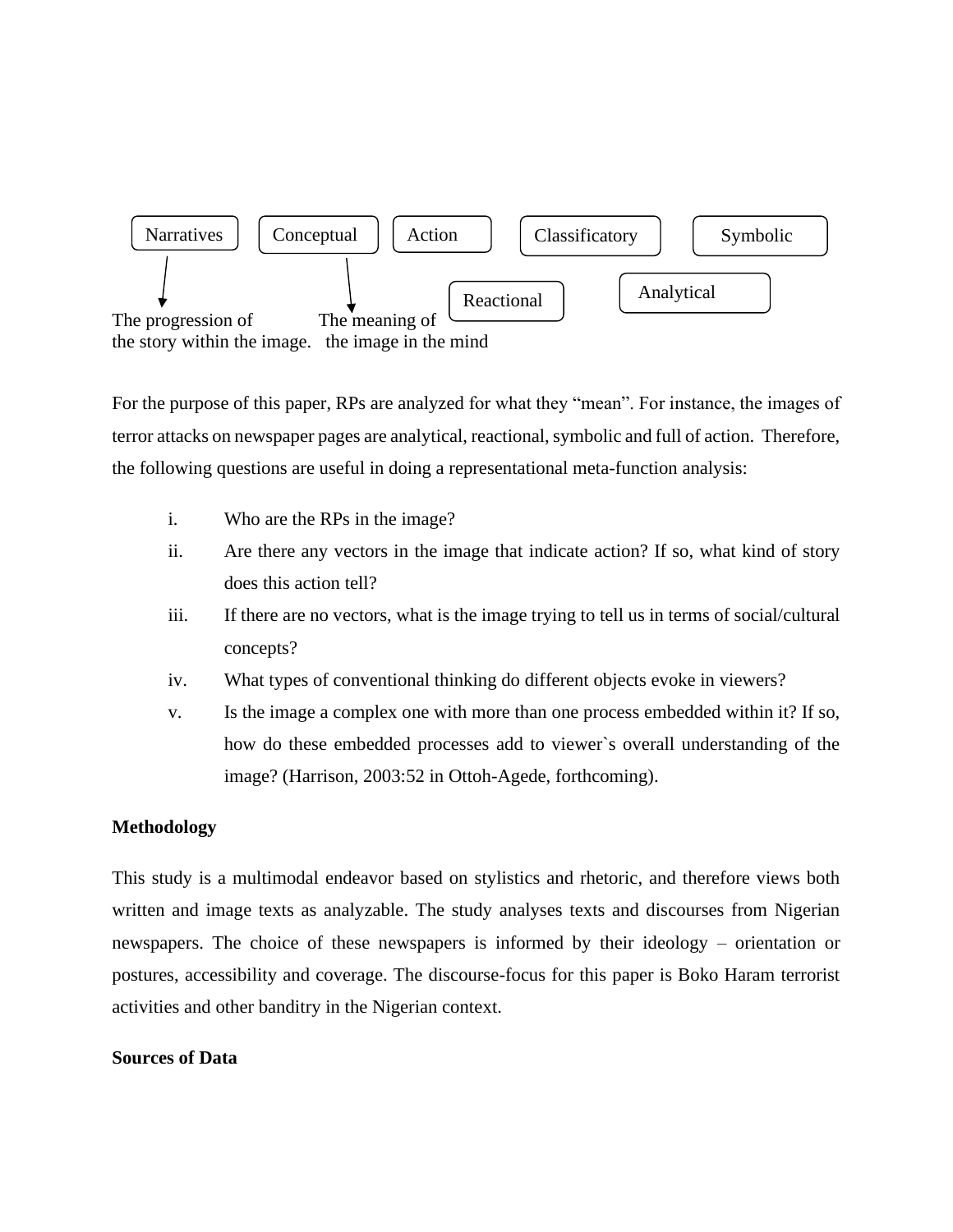Thisarticleexplores data that capture the stylistic representation of terrorist activities in the print media.Data have been selected from the*DailyTrust*, *WeeklyTrust* and *Leadership* newspapers based in the north, *TheNation*, *DailySun* and *TheGuardian*, published in the south. The selection of these six Nigerian newspapers is to interrogate how news producers deploy image and text to stylistically induce and/or appeal to the reader about discourses of Boko Haram attacks.The study, thus, interrogates reporters' ability to objectively and plausibly use language to report a somewhat delicate subject as terrorism, as perpetrated by Boko Haram, without some elements of skew in the reports.

### **Method of Data Analysis**

Press media texts have been analyzed by using either qualitative or quantitative methods. Previous studies, especially in the United States concentrated on content analyses; focusing on the message with the assumption that its contents can be broken down into units of meaning in an objective and replicable manner. Most of these works examined the content of newspapers on subjects as sports, politics and crime (Mckay, 2006). This study,as a multimodal investigation,examines the linguistic and non-linguistic elements of newspaper reports on Boko Haram terrorist activities. The paper adopts a critical stylistic method to explore data from the perspective of style and rhetoric.The design is qualitative and each report is analyzed by:

- a. Identifying the rhetorical postures and style used by the reporters; focusing specifically on rhetorical representation in the reports.
- b. Describing reporter's attitude in image representation and the interpersonal function of the text.
- c. Analyzingstructures of imagesincontext or SBI/K and/or CBK and the portrayal of terror in the print media.

#### **Data Analysis**

#### *Social-construct as Meaning Operation in Terror Image Representation*

Terrorism has a social construct as it describes the behaviors of human beings who are part of the society. The image below depicts wreckage caused by terrorists.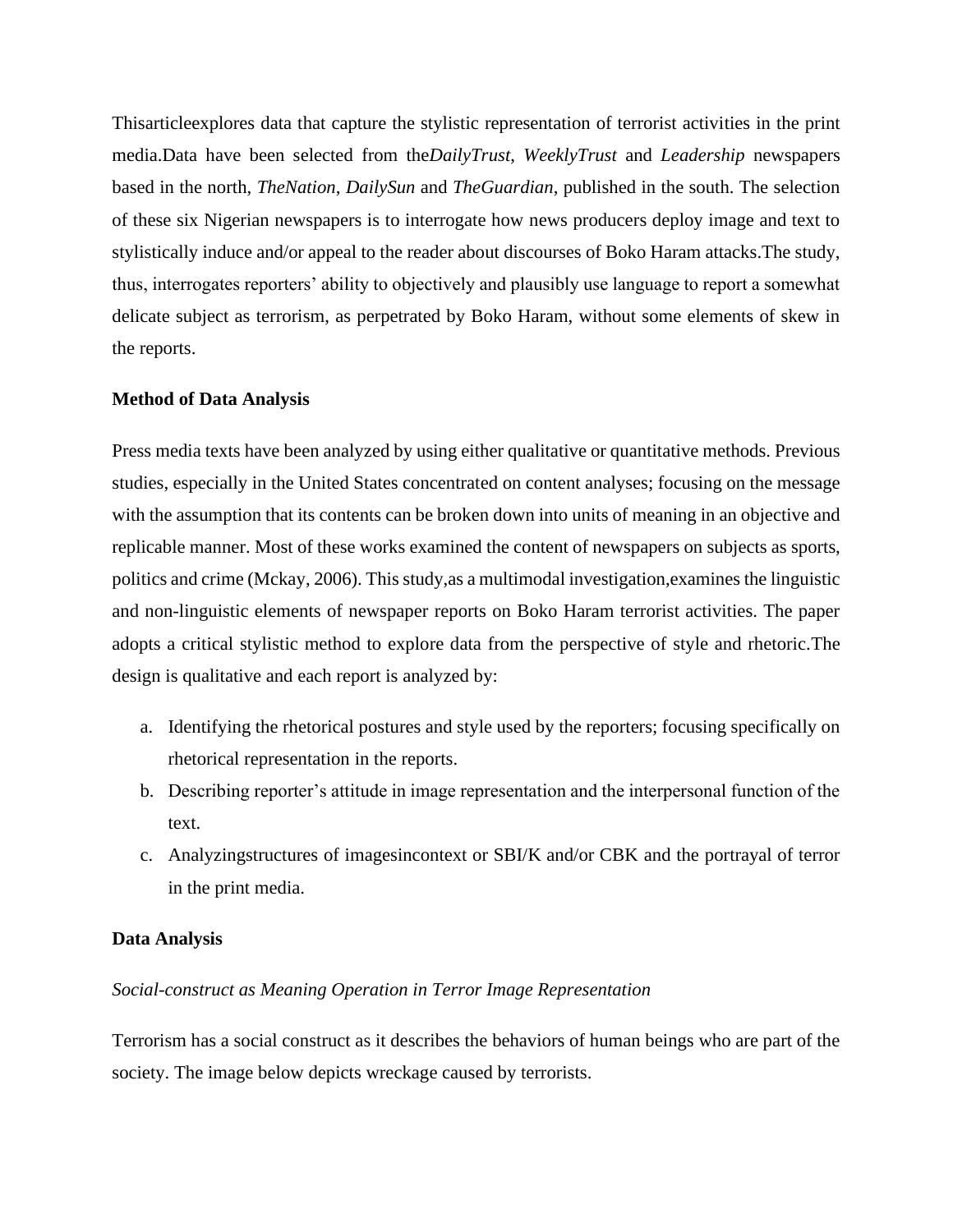## Plate 1: **Image of wreaked tricycle affected by bomb**



**Identifier**: *DailyTrust*, Wednesday, December 5, 2012

Without the relay of the linguistic message, one is tempted to say that the image depicts an attack in a car park or motor park as the case maybe. However, the report, using linguistic signs, explains that the images are relics of tricycles (Keke NAPEP) where the attack occurred; not a car park but a bus stop at Baga in Maiduguri. The images of a trailer, a white loaded car and other tricycles at the background of the wreaked ones suggest that the scene is a busy place that attracts human beings or some activities that human beings are involved in; thus, describing it as a bus stop is persuasive enough to tell the attraction of the terrorists towards the scene of incident. The ambiguity of the visual code of the tricycles is narrowed by the relay which tells the story that they are destroyed by terrorists. The relay combined with the nonlinguistic items provides a bimodal dimension of the text which produces the rhetorical structure or the embedded meaning. The image below depicts confusion at the scene of a terror attack:

### Plate 2: **Image of vestiges after a bomb attack**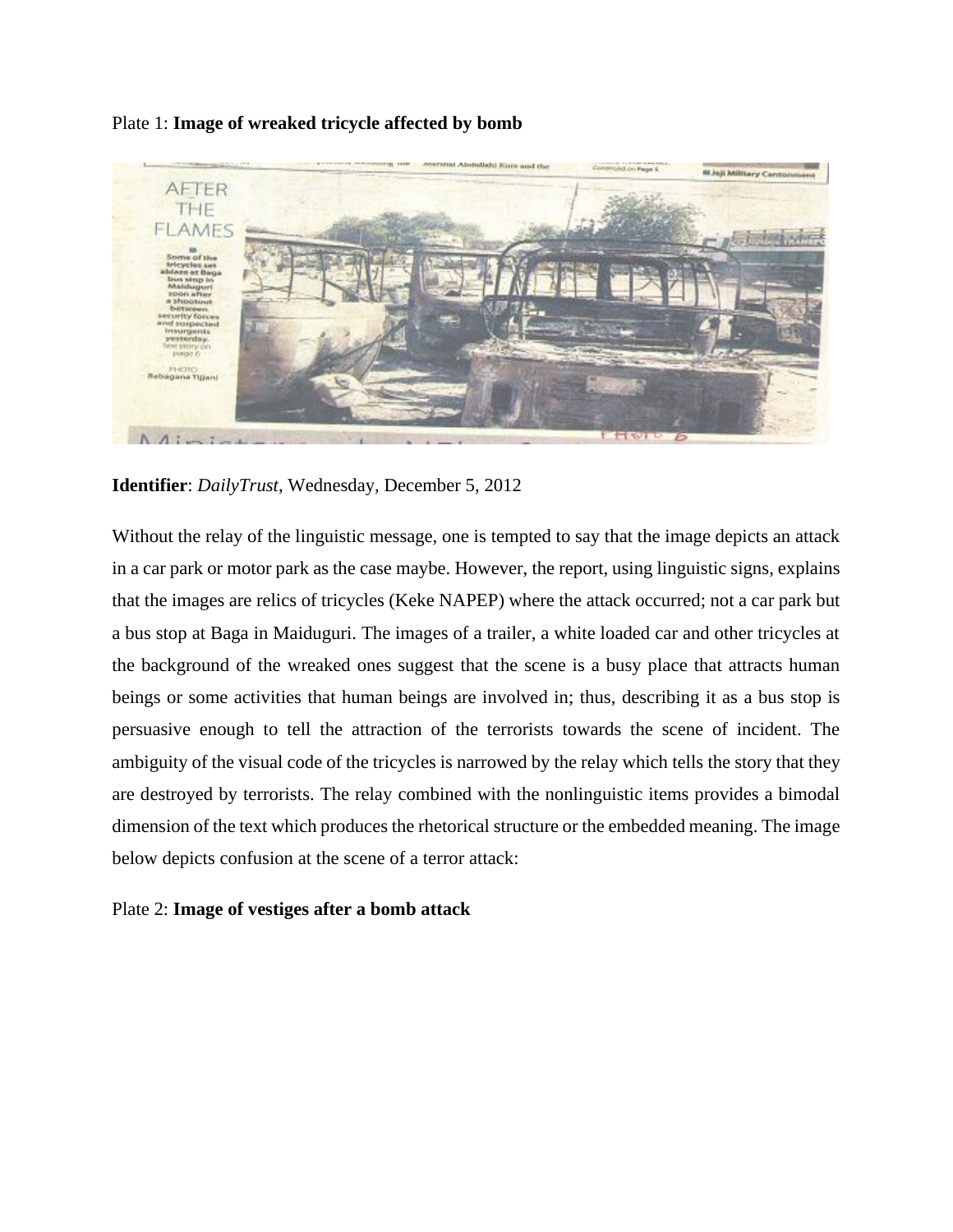

**Identifier**: *DailyTrust*, Wednesday, July 8, 2015

The meaning operation and visual structure of the image are depicted in the second-degree victim − represented here as participants in a terror attack; properties such as clothes, shoes, caps (head gears), a building, a satellite dish, and other vectors of motion are shown in Plate 2. The chaotic theme is portrayed in the way vectors are scattered around. The implication is that there has been a violent display which may have resulted in the death of many.

The RPs are people who are gathered around the scene of incident probably trying to rescue victims or checking out things. The level of mayhem is depicted in the relics. For the loss of properties, it is obvious from the image that people's belongings are being destroyed; it is not shown whether there are human deaths recorded. However, the linguistic caption above the image explains that up to dozens of humans are killed and many injured. The elements represented in the image are adequate to persuade the reader/viewer that something is the case and that there has been a violent display at the scene which may have affected many people. The theme of displacement is also depicted in Plate 3 below:

### Plate 3: **Image showing destroyed homes**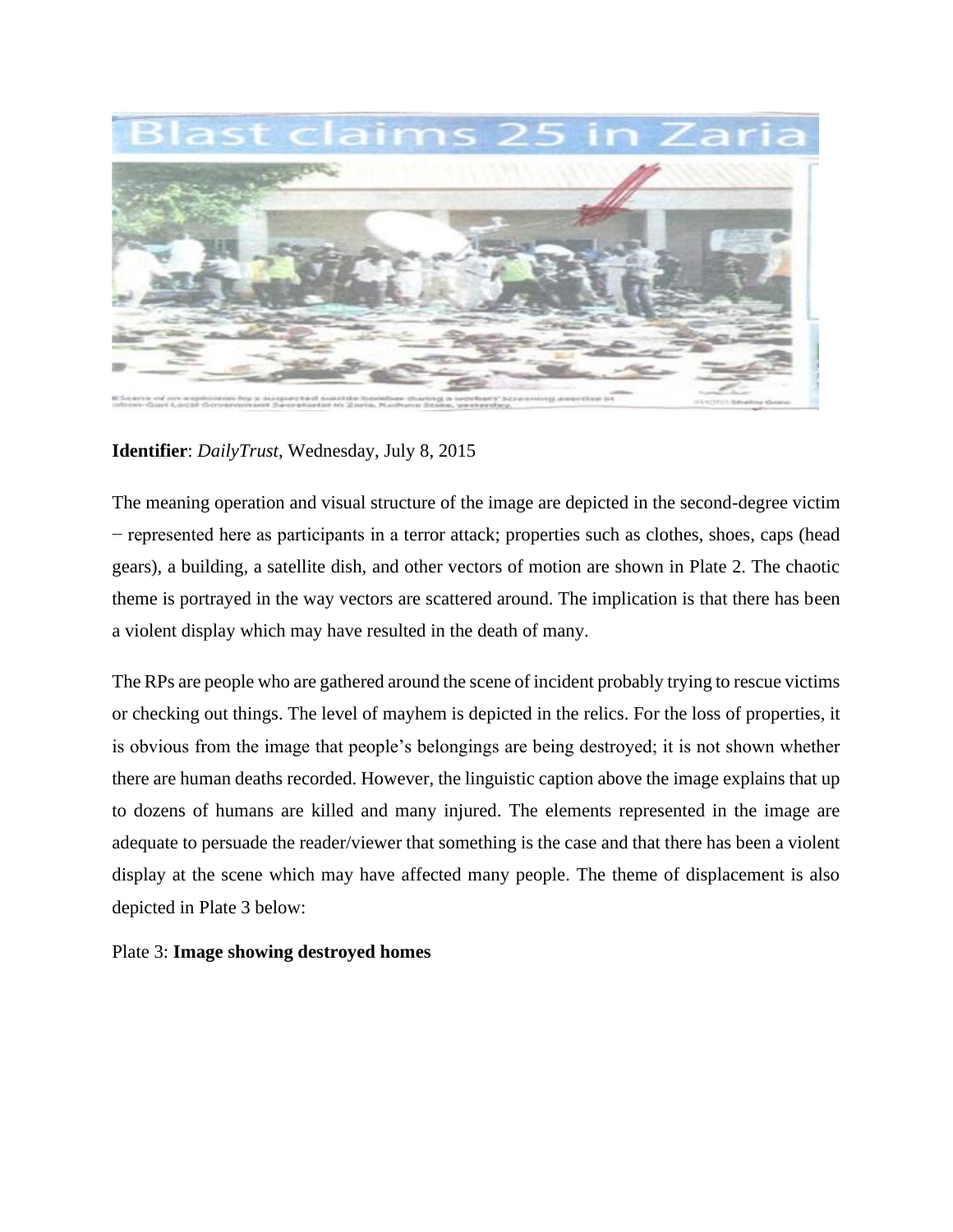

**Identifier**: *The Nation*, Wednesday, March 5, 2014

To further illustrate this, the report in Plate4 uses visuals to represent an occupation of the terrorists, where the map of Nigeria is drawn, significantly foregrounding the places such as BuniYadi in Yobe State and Gwoza in Borno, that are being taken over by the terrorists, while the military stands in the middle retaking Damboa which is a boundary between both states. See the image below:

### Plate 4: **A map showing places of Boko Haram occupation**



**Identifier**: *Daily Trust*, Thursday, August 21, 2014

Unlike other images discussed in this paper, this image in Plate 4 is a replica of the Nigerian enclave showing the geographical location of the places under attack by Boko Haram. The image is not a direct analogical representation of the scenes of attack but a map which imitates the locations of the attack. The representation of Boko Haram and the military is also imitated with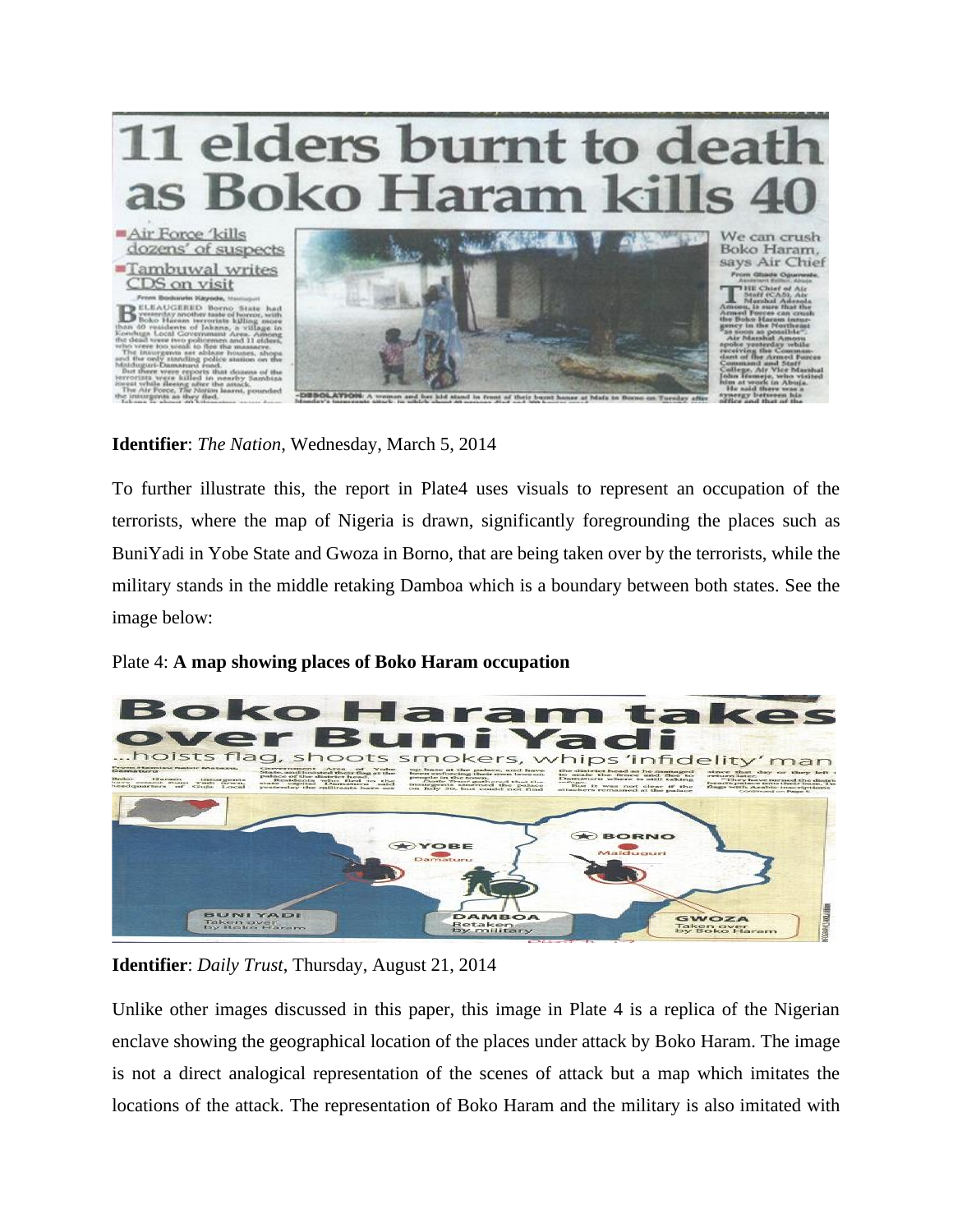icons similar or approximated to the real objects; using icons of armed men to symbolize both parties. But the difference is shown in the weapons they possess; as the military is made to hold guns while the terrorists are seen holding arrows – a symbolism that depicts the insurgents as possessing sophistication in their tactics while the military is portrayed as susceptible to using outdated weapons of war, symbolized in the arrow which is why they (military) are yet to defeat the terrorists in the areas represented.

In most of the reports, Boko Haram has enjoyed attention on their activities. In Plate 4, a cartosemiotic analysis of the map depicts the idea that the terrorists have occupied the territories – BuniYadi and Gwoza. The use of the map is to create in the reader a picture of the places invaded by the terrorists which adequately persuades and appeals to the reader in different ways. The cartographic implication of the map is in consonance with the headline and the report generally. The reason for employing visuals of the locations where the insurgents have occupied or takenover is to give the reader an idea of the places of conflict. Again, the headline has aided in the understanding of the news text.

### **Action and Analytical Elements in the Images**

Some images are full of action vectors which adequately represent the activities in the reports. In the following images in Plates 5,6 and7 discussed as comprising action and analytical elements, there are vectors of outrage showcased in different ways by the Nigeria military, the civilian Joint Task Force (JTF) and the opposing forces, the Boko Haram.

Plate 5: **Image showing military`s displayed action**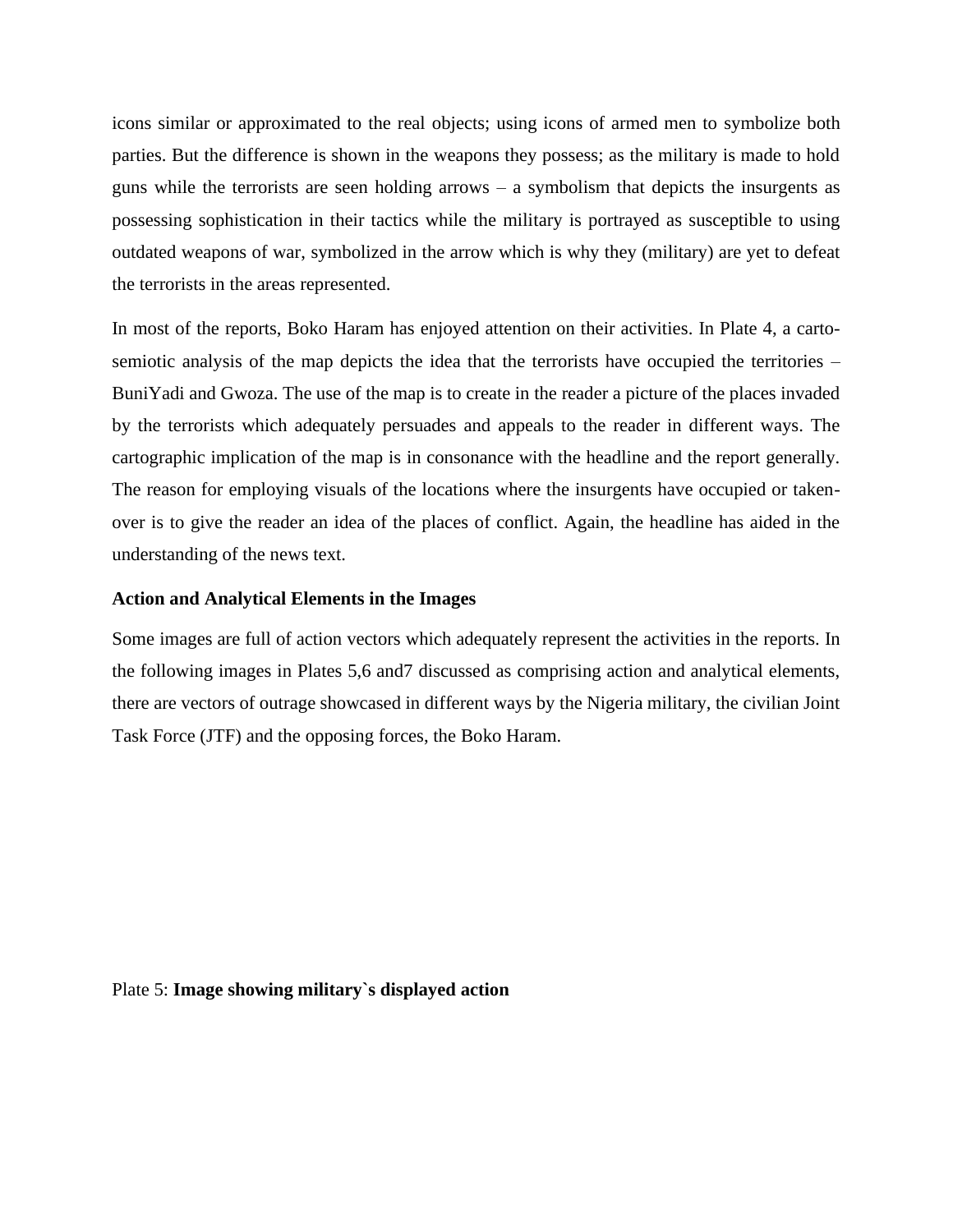

## **Identifier**: *Daily Trust*, Friday, March 7, 2014

As part of the war against terrorism, the image in Plate 5 above showcases military prowess. The image does not represent the stated headline: "Boko Haram attacks Mafa again". In the image, the attack is not portrayed as the caption has stated. The image, therefore, is a form of metaphor which tells the public that something is being done even as Boko Haram attacks Mafa. From the image, one cannot see the troops fighting anyone; however, what is seen is the war equipment which the report claims is undergoing maintenance. The meaning operation and the visual structure of this war equipment on the newspaper page (even as the opponent intensifies the game) is to show the public that government is making effort to win the war against terrorism. The function of this type of war technique is to appeal to and persuade the audience in some way that makes them feel secure. Thus, the image evokes some sense of security on the general public.

Another meaning operation in the visual image one could see as being a motivation to the inclusion of the image on the newspaper stems from the fact that a retired General, Muhammadu Buhari has made a case that the "Federal Government needed to take decisive action [to end the killings], and not keep up the rhetoric" (para.1). Thus, by responding to the General's statement, the military through the newspaper media showcases their dexterity of telling the public that something is being done or that decisive steps are being taken to end the killings.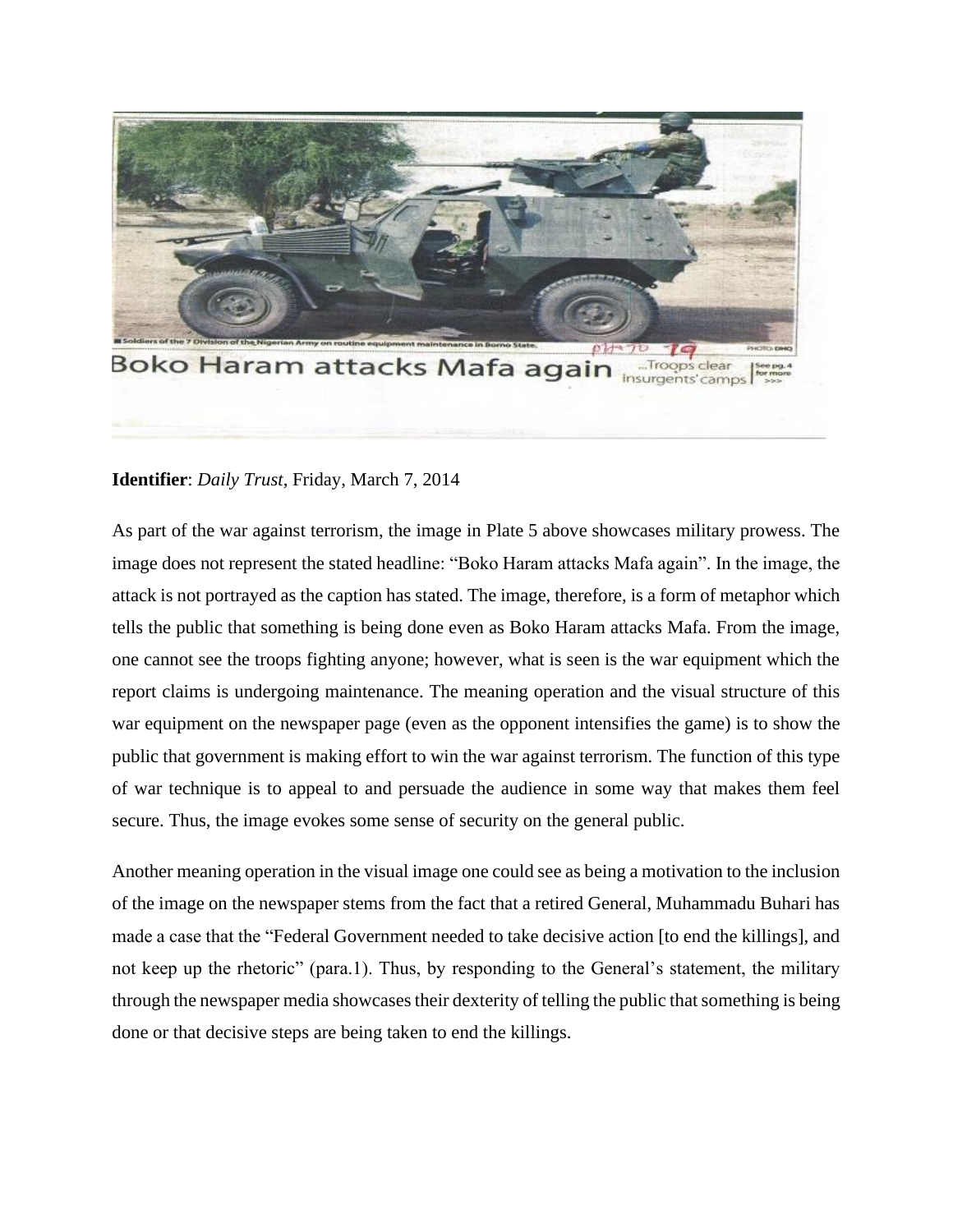This is, therefore, a way of debunking Buhari's claim that the government is only given to falsehood. The visual rhetoric in the image is interpreted as a display of capacity, gallantry, courage and/or heroism which the military should have been known for, while the opponent tries to say otherwise. The visual trope in the image is a reecho and an amplification of the purported war against terror of the Federal Government; as the image bolters the rhetorical effect of the statement "…Troops clear insurgent's camps" beneath the image. The following image in Plate 6 tells the story of power struggle as Shekau, the leader of Boko Haram, is seen wearing a military uniform. This proves the sect's ideological thinking of seeing themselves as warriors.

#### Plate 6: **Image showing Shekau in military uniform**



**Identifier**: *The Nation*, Friday, October 3, 2014

Shekau's military costume is symbolic of the war context in which the terrorists are engaged in. The appearance symbolizes *wardom* or a warring situation. His aggressive nature is manifested in his comment that showcases boast, "I am not dead". The image shows a hoisted flag which means a conquest or capture of the territory in some ways. The chief Boko Haram ideologue, Shekau, was claimed to have been killed by the military. Through the media, the insurgents got to know the alleged death of Shekau. To correct the impression that he was killed by the military, Shekau comes out in a video boasting: "I am not dead"; a statement that exhibits egoism – deflating the propaganda of the Nigeria military. The RPs of the image are a flag of the "Islamic state", a truck and his militias, with guns, whose faces are not revealed. For not veiling, Shekau connotatively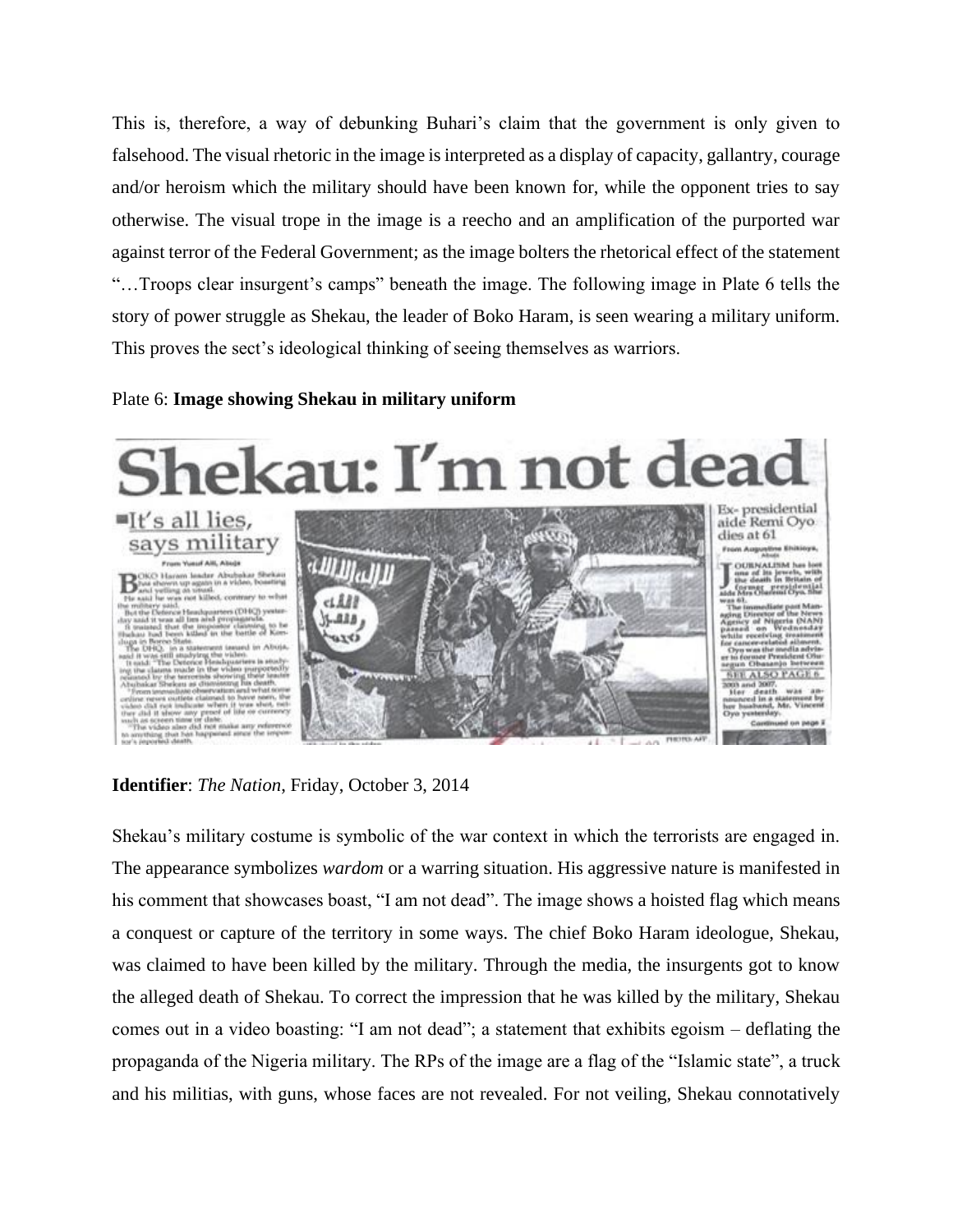wants to prove the point that he is the one and he is still alive; so that, his accusers will know. Thus, while his followers veiled up, the egoistic and fearless Shekau stands with face uncovered. The implication is to debunk the military's claim and to assure his followers that he is alive. The symbolism derived from this image is that of power relation and struggle, intimidation and conquest.

The RPs in the following image reveal conflict and tension. The people with the weapons backing the reader are not the insurgents, but the locals who are going for a reprisal attack on the perpetrators of terror:

## Plate 7: **Image showing armed men on reprisal attempt**



**Identifier**: *DailySun*, Monday, February 2, 2015

Plate 7 shows members of the community that are affected by insurgency going for a reprisal. The people, whose faces are concealed as they are captured backing the reader, are armed with weapons such as guns, sticks, machetes, motorcycles among others. It is therefore, unclear as to the particular place the youths are headed. But the report has explained that the represented participants here are not Boko Haram members but youths of the community attempting a reprisal attack on the terrorists.

# **Discussion of Findings in the Study**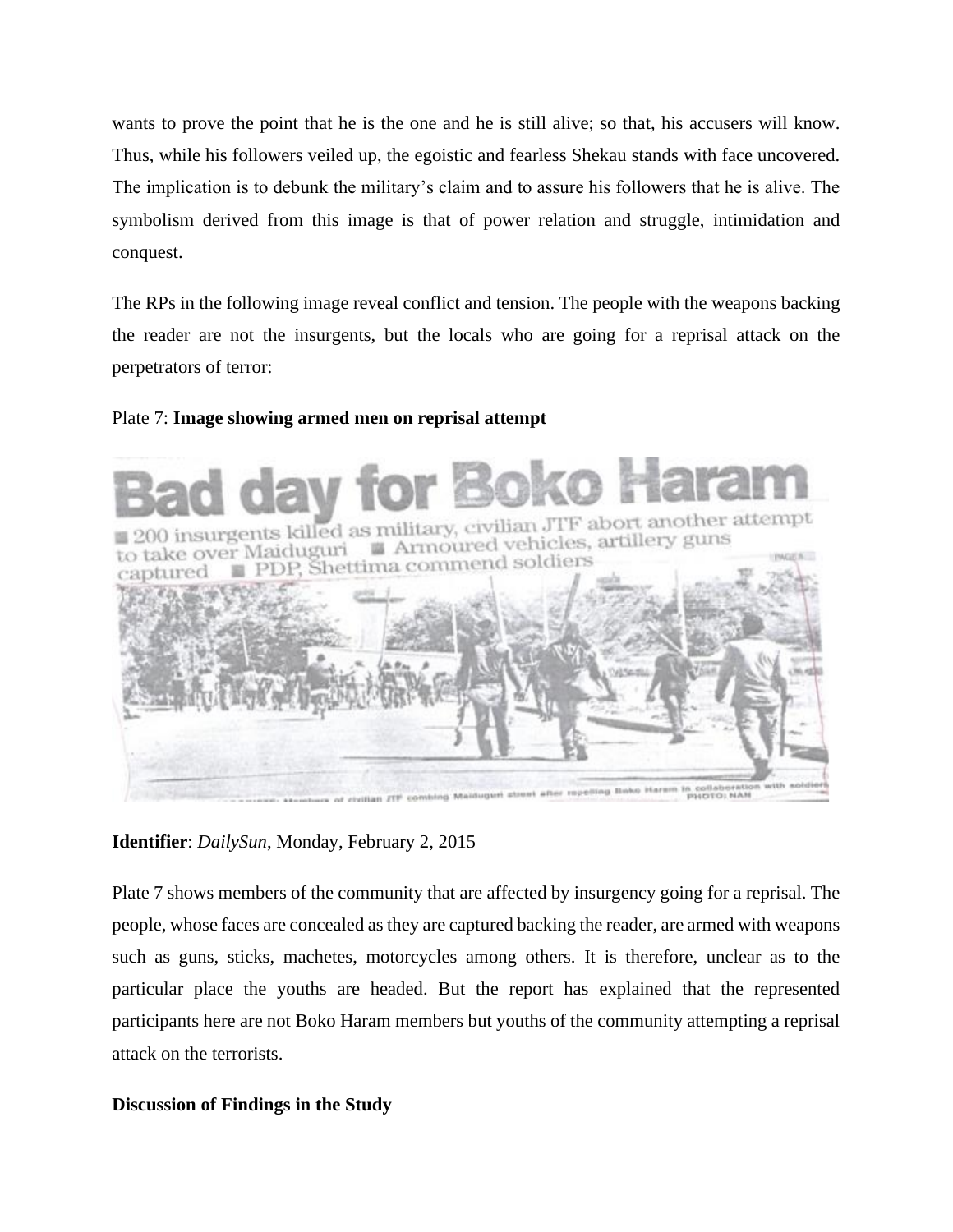In the images, there is a creation of a textual universe symbolic of terrorism. Terrorism related themes such as **deceit** (disguise), **insecurity** (victimization, destruction, fear, death, pain, displacement, shock) and **power relations** (aggression, violence, conflict) are depicted in the visual elements used to persuade the reader. Some of the images are represented in oblique angle camera shots. The ideological implication of the use of an oblique angle is to suppress or background the negative graphic incidents reported in the news stories. Oblique angles are less revealing (Ojebuyi&Salawu, 2018), and this implies that by their use, editors have deployed ethical caution or moderation in the representation of the images. Note that, not all the images are less offensive, those that portray pains cannot be said to be less offensive.

The three Hallidayan meta-functions of language featured prominently in the images. At the level of the textual, linguistic items function as a relay to add to the information of the images. The textual configuration of the linguistic items limits ambiguity or reduces pensiveness, where possible. At the interpersonal level, images have a subdued or reduced direct interaction with viewers as most of the offensive graphic portions of the incidents are concealed from the audience. The positioning of the cameras euphemistically represented the images such that the full scene, which may have burnt human victims, are not fully represented. This finding corroborates Ojebuyi and Salawu's (2018) study that states that "news editors demonstrated professionalism and ethical restraint by not using sensational, offensive and graphic images to frame the panic-invoking stories" (p.10).The findings in this study, in line with other studies like Paul and Elder, (2006), Matusitz, (2016), and Ojebuyi and Salawu (2018:11), indicate that news producers, in keeping to their roles as watchdogs and gatekeepers, need to apply some caution and moderation in the use of offensive and sensational images that may cause some moral or emotional panic. Also note that textual configuration or representation of images on newspaper pages influences social reality and audience emotional participation in the visual texts.

#### **Conclusion**

Visual images, like most non-linguistic texts, are based on individual perception. In reading images, the analyst has the freedom to infer meanings that must be based on and derived from the cultural background the reader shares with the image. The image reader most times draws inferences or allusions from the society or other shared contexts that the image presents, by showing the connection (interpersonal function) between the represented participants and the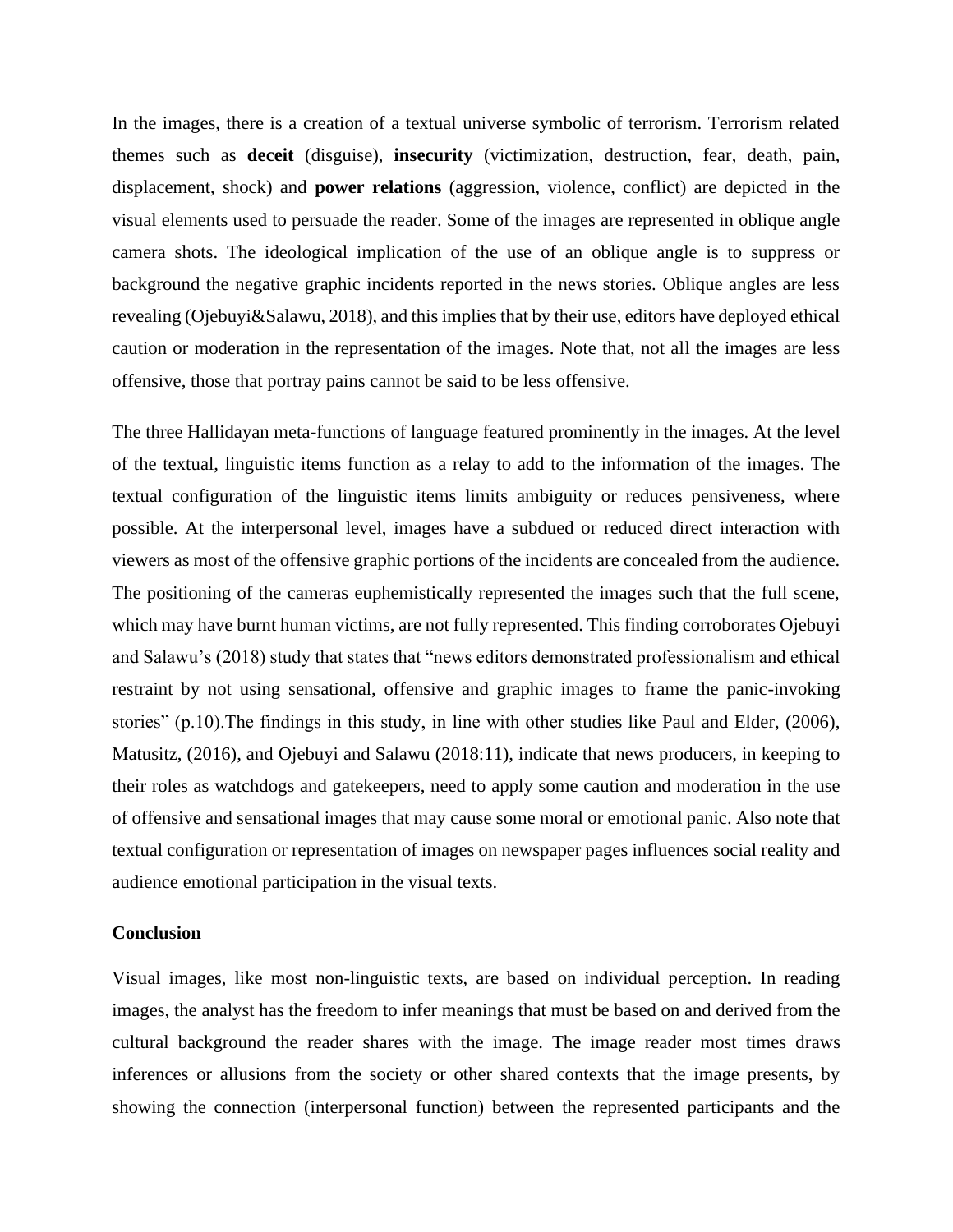processes involved in the image composition. The image reader also evaluates the represented participants and the symbolism of the image which may be portrayed in its nature and function. This paper has therefore looked at the various images that terror narrators deploy in the reports. The images used here are delineated under the themes of destruction, confusion, victimization, pain, aggression, intimidation, conflict, anxiety, shock, displacement and death.

Analyzes of the Plates 1- 7 reveal a depiction of a war situation; portrayed in the violent scenes, destructions of lives and properties, among others. The scenes of attack are dramatic and spectacular, with elements that are very persuasive; giving the reader a clue to the effect of the attack. The deployment of terror images in the reports helps to tell the stories the way they happen without much of photo editing. The visual structure and meaning operation in all the images stimulate a sensational feeling in the reader as some author has said, images do not tell lies, and a picture speaks for itself. Therefore, for the secondary witnesses, such as consumers of news reports on terror, these images give the inkling to the real terror activities perpetrated by Boko Haram.

#### **References**

- Andersen, M. L. and Taylor, H. F. 2005. *Sociology: the essential*s *3 rd edition.* Belmont: Thomson Wadsworth.
- Arnheim, R. 1969. *Visual thinking*. California: University of California Press.
- Barthes, R. 1964. Rhetoric of the image. J. Evans and S. Hall eds. 1999. *Visual culture: the reader*. London: Sage Publications.
- -------------1998. Rhetoric of the image. *Virtual culture reader*. N. Mirzoeff ed. London: Routledge. 70-80.

Berger, J. 1972. *Ways of seeing*. London: Penguin Books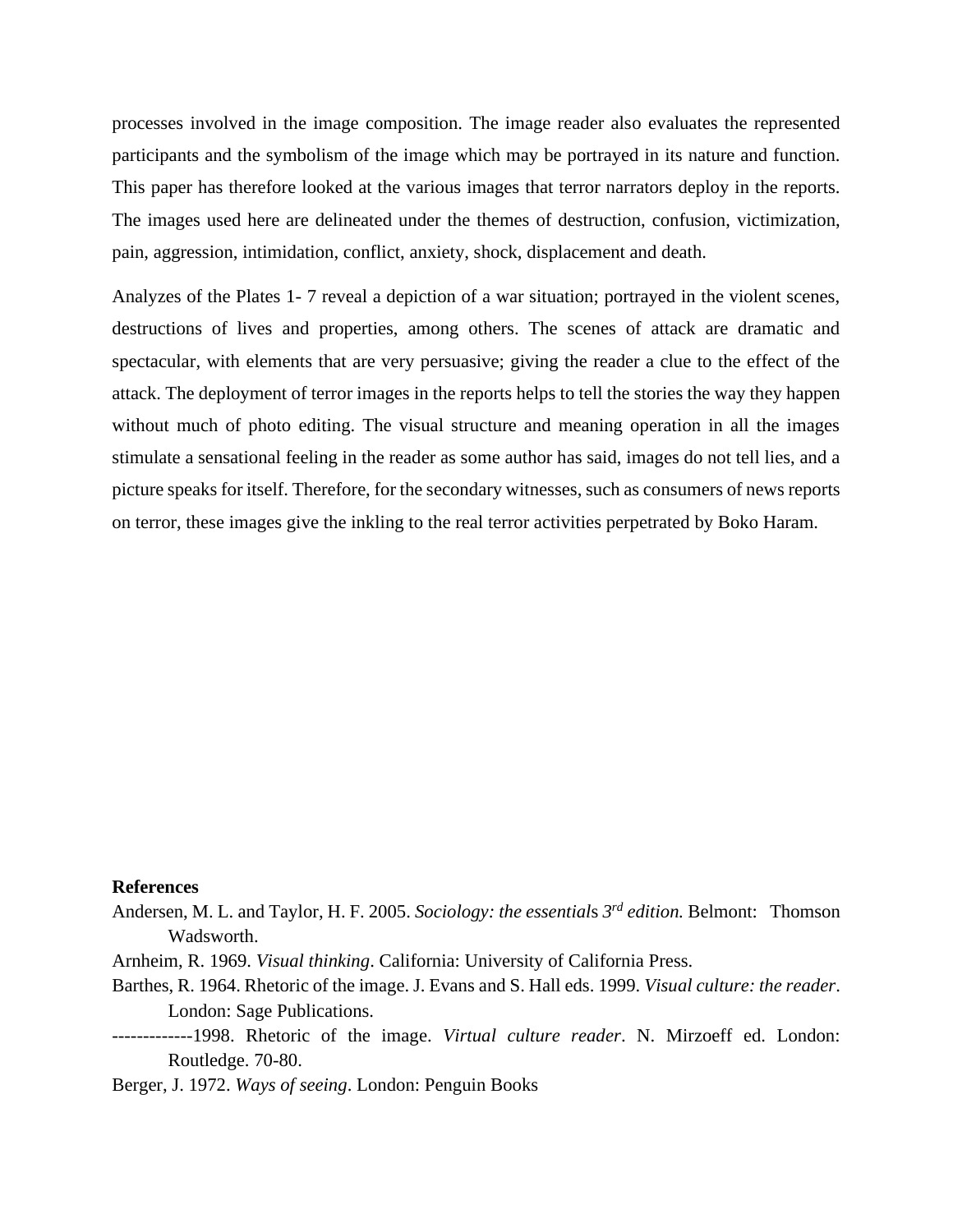- Duyvesteyn, I. 2004. How new is the new terrorism? *Studies in conflict and terrorism.* 27:5; 439- 454.
- Ebel, I. R. n.d. Visual rhetoric applied to the newspaper: the graphic speech and hidden language of the pages. [www.bocc.ubi.pt.](http://www.bocc.ubi.pt/) Retrieved, 17/08/14.
- Ellis, L. and Walsh, A. 2000. *Criminology: a global perspective*. Boston: Ally and Bacon.
- Friend, C., Challenger, D. and McAdam, K. C. 2000. *Contemporaryediting*. Illinois: NTC/Contemporary Publishing Group.
- Halliday, M.A.K. 1978. *Language as a social semiotic: the social interpretation of language and meaning.* London: Edward Arnold.
- ----------------1985. *Language, context, and texts: aspects of language in a social-semiotic perspective*. Victoria: Dakin University Press.
- ----------------1985. *Spoken and written language*. Victoria: Deakin University Press.
- Halliday, M.A.K., and Matthiessen, C.M.I. 2004. *An introduction to functional grammar, 3rd edition*. London: Hodder Education.
- Harrison, C. 2003. How still images make meaning. *Applied theory*, 50:1; 46-60.
- Harrison, S. J., Todd, Z., and Lawton, R. 2008. Talk about terrorism and the media: communicating with the conduit metaphor. *Communication, culture and critique*. 1:4; 378-395.
- Hawthorne, S. 2012. How terrorism is wrong: morality and political violence. *VirginiaHeld*. 26. London: Blackwell.
- Jenkins, P. 2003. *Images of terror: what we can and can't know about terrorism*. New York: Walter de Gruyter Inc.
- Kress, G. and Van Leeuwen, T. A. 1996. *Reading images: the grammar of visual design*. London: Routledge.
- Lunsford, A. A. and Ruszkiewicz, J. J. 2004. *The presence of others: voices and images that call for response*. Boston: Bedfordé St. Martins.
- McCarthy, M., Matthiessen, C. and Slade, D. 2010. Discourse analysis. *Introduction to applied linguistics 2nd edition,* N. Schmitt ed. *An*. London: Hodder Education.
- Mckay, S. 2006. Media and language: overview.
- Mey, J. L. 2009. *Concise encyclopedia of pragmatics, 2nd edition*. Oxford: Elsevier Limited.
- Nacos, B. L. 1994. *Terrorism and the media*. New York: Columbia University Press.
- Norris, P. Just, M. R. and Kern, M. eds. 2003. *Framing terrorism: the news media, the government and the public*. New York: Routledge.
- Nwankpa, N. N. 2014. An advocacy for solution photojournalism in disaster situations. *Journal of communication and media research*. E. C. Mojaye ed. 6:2, 21-29.
- Ojebuyi, B. R. and Salawu, A. 2018. Nigerian newspapers' use of euphemism in selection and presentation of news photographs of terror acts. *SAGE* Open. 1-14. Doi: 10.1177/2158244018763954.
- Ottoh-Agede, B. S, and Agede, J. I. 2016. The African, his spirituality and language exploitation: a cause of some armed conflicts and insurgency in Africa. *The international journal of*